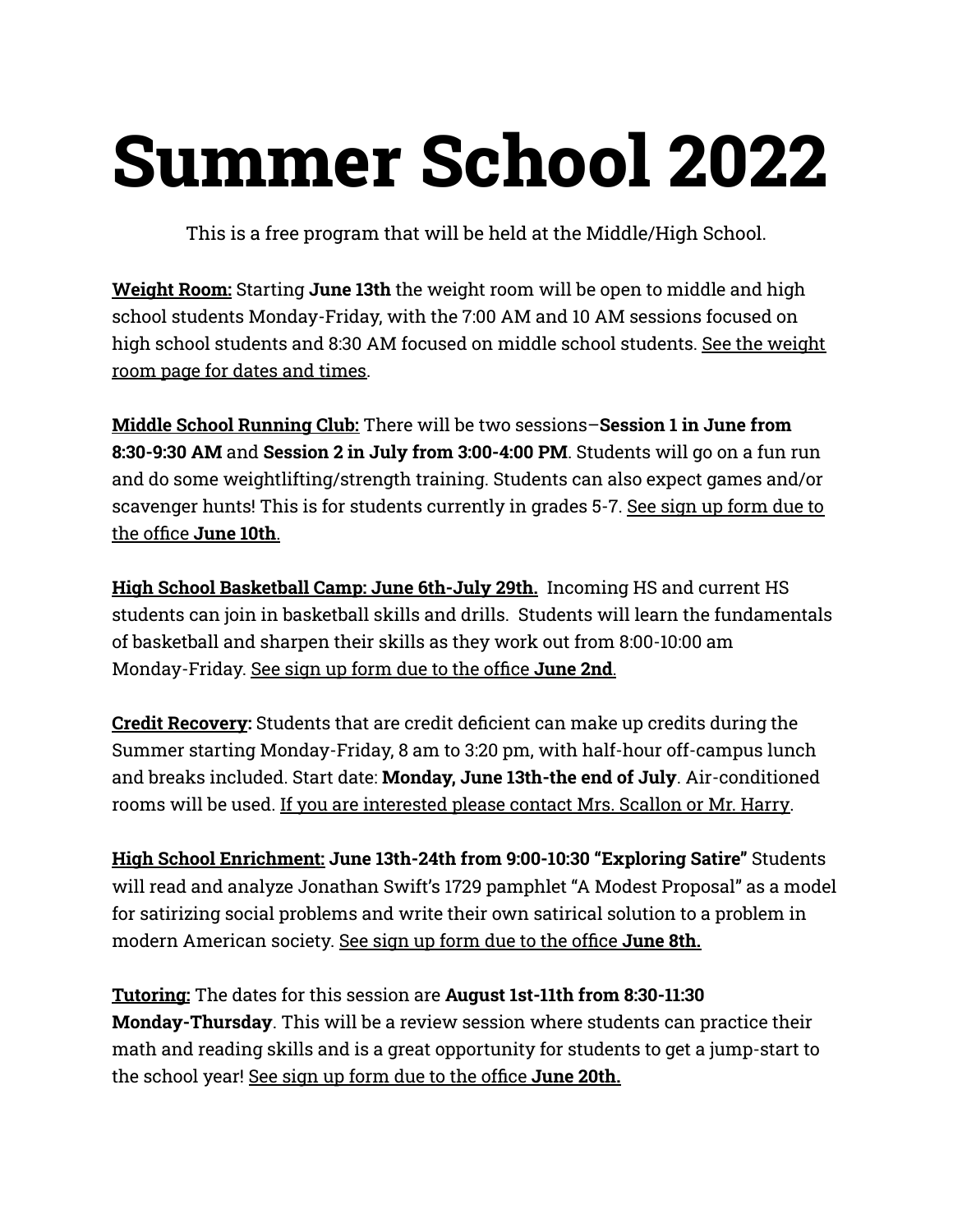**Football Camp:** See sign up form due to the office **June 8th.**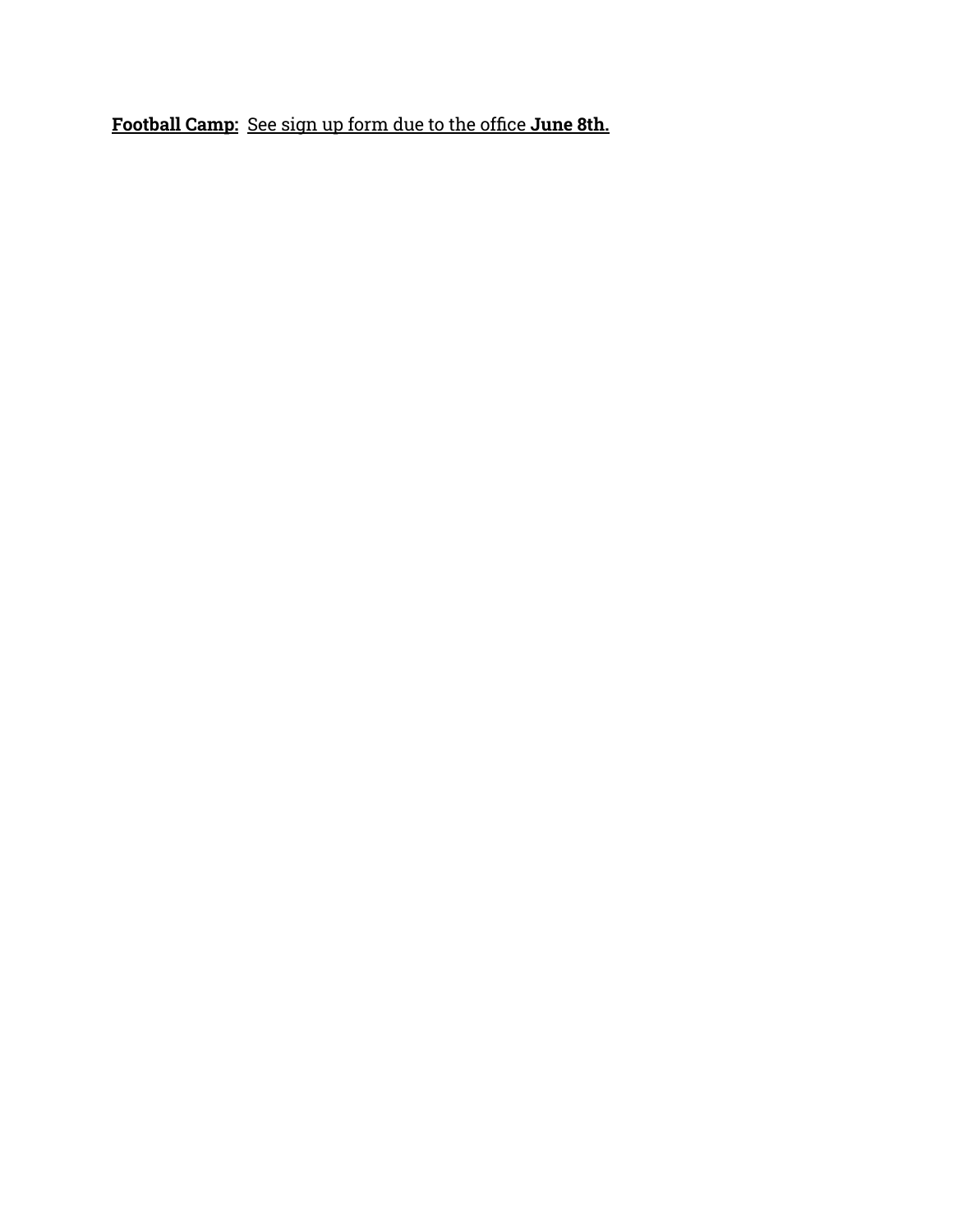# **Middle School Running Club 2022**

**Coach: Mrs. Harris**

| Student Name: ______________________________                |                                 |  |  |
|-------------------------------------------------------------|---------------------------------|--|--|
| Parent contact: _________________                           | <b>Phone: _________________</b> |  |  |
| Emergency contact: ________________ Phone: ________________ |                                 |  |  |
| Grade student is currently in (circle one): 5 6             |                                 |  |  |

**\*PLEASE CIRCLE THE SESSION(S) THAT YOUR CHILD PLANS TO ATTEND\***

| SESSION 1 (8:30-9:30 AM):  | <b>SESSION 2 (3:00-4:00 PM):</b> |
|----------------------------|----------------------------------|
| $\circ$ Wednesday, June 15 | ○ Monday, July 18                |
| <b>O</b> Friday, June 17   | <b>o</b> Tuesday, July 19        |
| <b>O</b> Monday, June 20   | <b>O</b> Wednesday, July 20      |
| ○ Wednesday, June 22       | $\circ$ Monday, July 25          |
| $\circ$ Friday, June 24    | $\circ$ Tuesday, July 26         |
|                            | <b>O</b> Wednesday, July 27      |

### \*Meet outside the weight room **RAIN** or **SHINE**\*

I give my child permission to participate in these activities.

**Parent Signature:**\_\_\_\_\_\_\_\_\_\_\_\_\_\_\_\_\_\_\_\_\_\_\_\_\_\_\_\_\_\_\_\_\_\_\_\_\_\_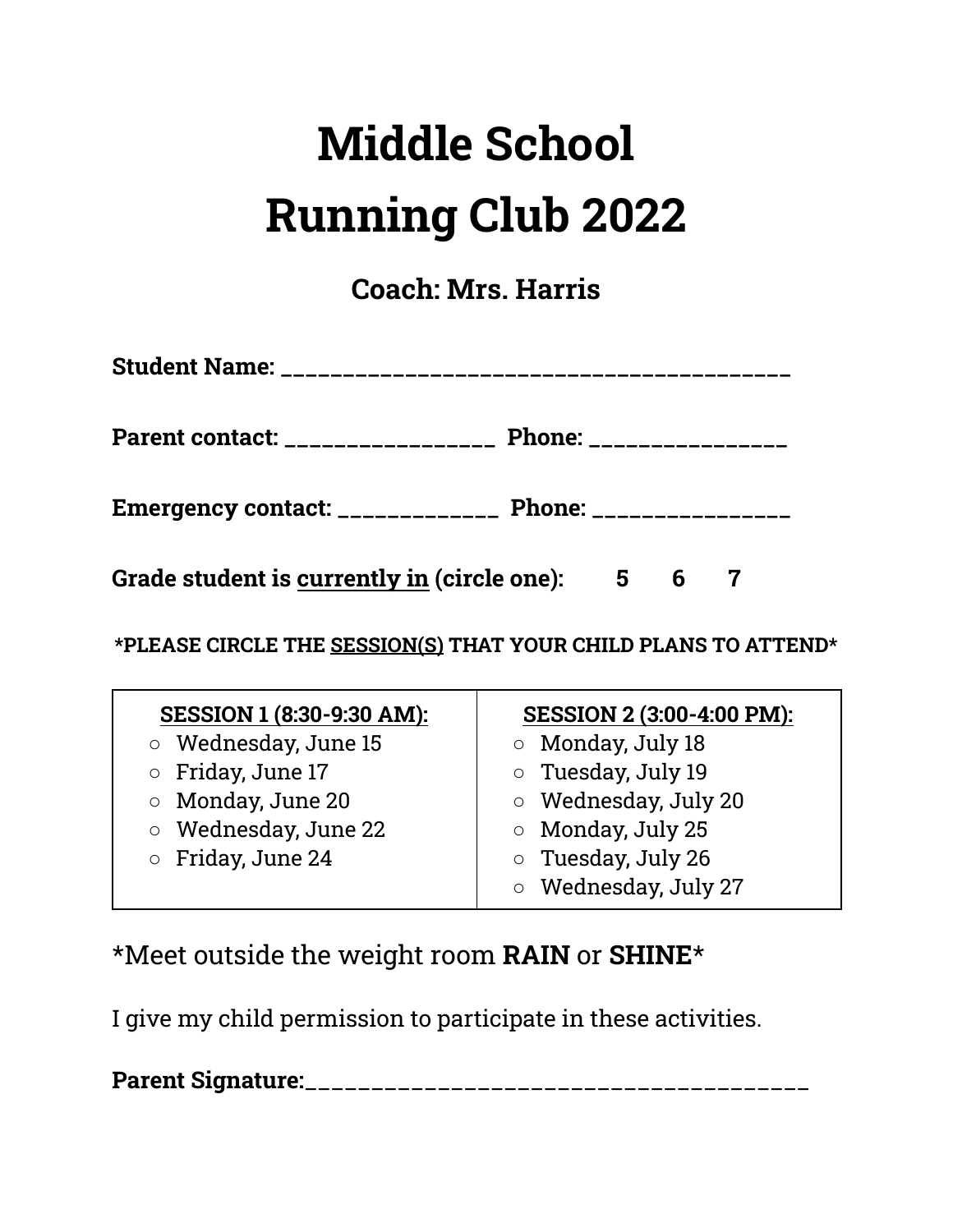### **Football Camp 2022**

### **Coach: Mr. Johnson**

| <b>Student Name: ____________________________</b>           |                          |  |  |
|-------------------------------------------------------------|--------------------------|--|--|
| Parent contact: _________________                           | Phone: _________________ |  |  |
| Emergency contact: ________________ Phone: ________________ |                          |  |  |
| Grade student is <u>currently in</u> (circle one): 4 5 6 7  |                          |  |  |

**\*PLEASE CIRCLE THE CAMP THAT YOUR CHILD PLANS TO ATTEND\***

| <b>CURRENT 4th-5th GRADE</b><br>(6:30-7:30 PM): | <b>CURRENT 6th-7th GRADE</b><br>$(6:30-8:00$ PM): |
|-------------------------------------------------|---------------------------------------------------|
| <b>O</b> Monday, July 11                        | <b>O</b> Monday, June 13                          |
| $\circ$ Tuesday, July 12                        | <b>o</b> Tuesday, June 14                         |
| $\circ$ Thursday, July 14                       | $\circ$ Thursday, June 16                         |
| Monday, July 18<br>$\bigcirc$                   | Monday, June 20<br>$\circ$                        |
| Tuesday, July 19<br>$\circ$                     | Tuesday, June 21<br>$\circ$                       |
| $\circ$ Thursday, July 21                       | Thursday, June 23<br>$\circ$                      |
|                                                 |                                                   |

\*Meet at the practice field by weight room\*

I give my child permission to participate in these activities.

**Parent Signature:**\_\_\_\_\_\_\_\_\_\_\_\_\_\_\_\_\_\_\_\_\_\_\_\_\_\_\_\_\_\_\_\_\_\_\_\_\_\_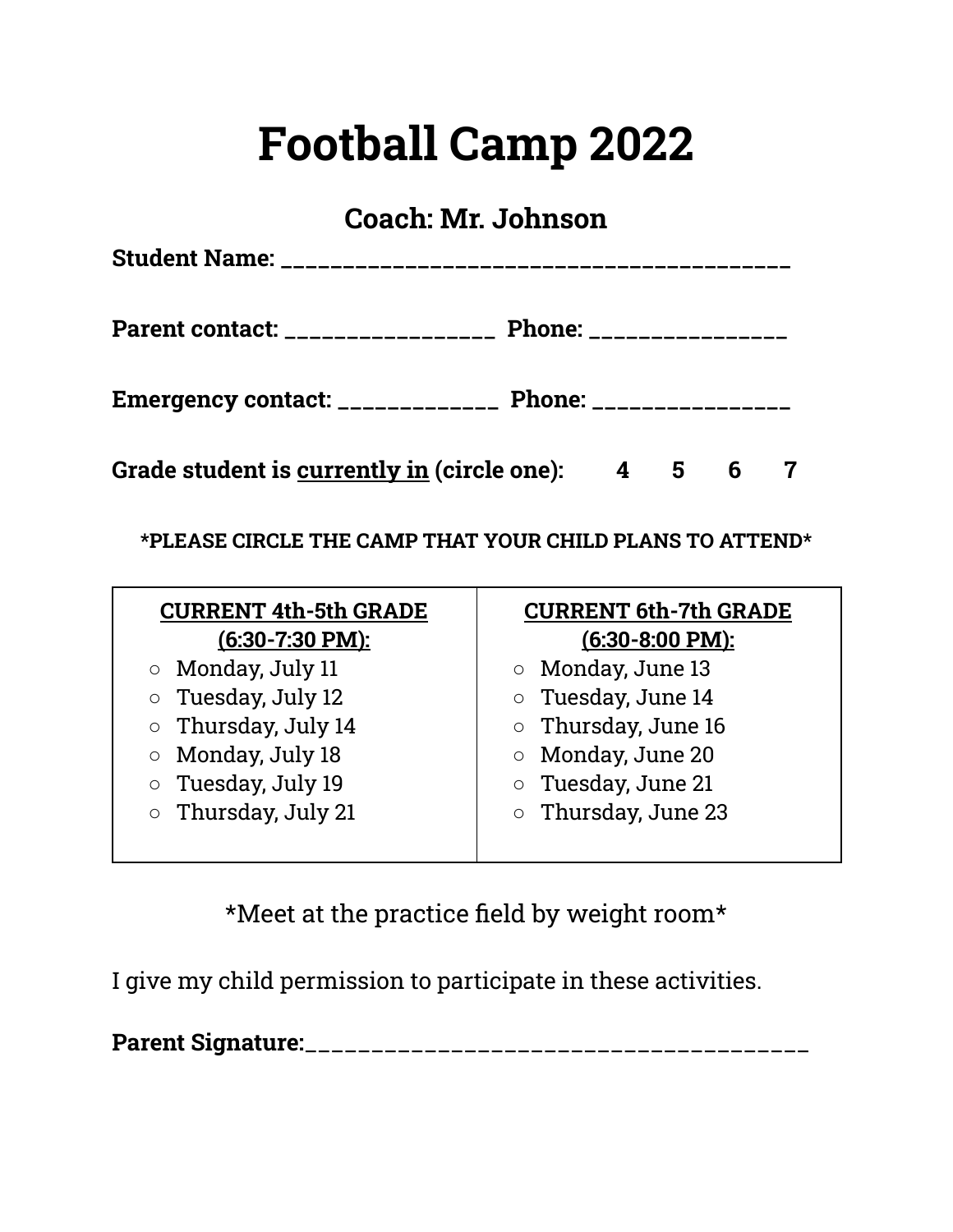# **Weight Room Schedule Summer 2022**

**Monday, Tuesday, Thursday:** Mr. Harry **Wednesday, Friday:** Mrs. Beinborn

| June:<br>$\circ$ June 13-17 (Mon-Fri)<br>$\circ$ June 20-24 (Mon-Fri)<br>$\circ$ June 27-July 1<br>(Mon-Fri) | July:<br>$\circ$ July 11-15 (Mon-Fri)<br>O July 18-22 (Mon-Fri)<br>$\circ$ July 25-29 (Mon-Fri) |
|--------------------------------------------------------------------------------------------------------------|-------------------------------------------------------------------------------------------------|
| 7:00 AM (high school)<br>8:30 AM (middle school)<br>10:00 AM (high school)                                   |                                                                                                 |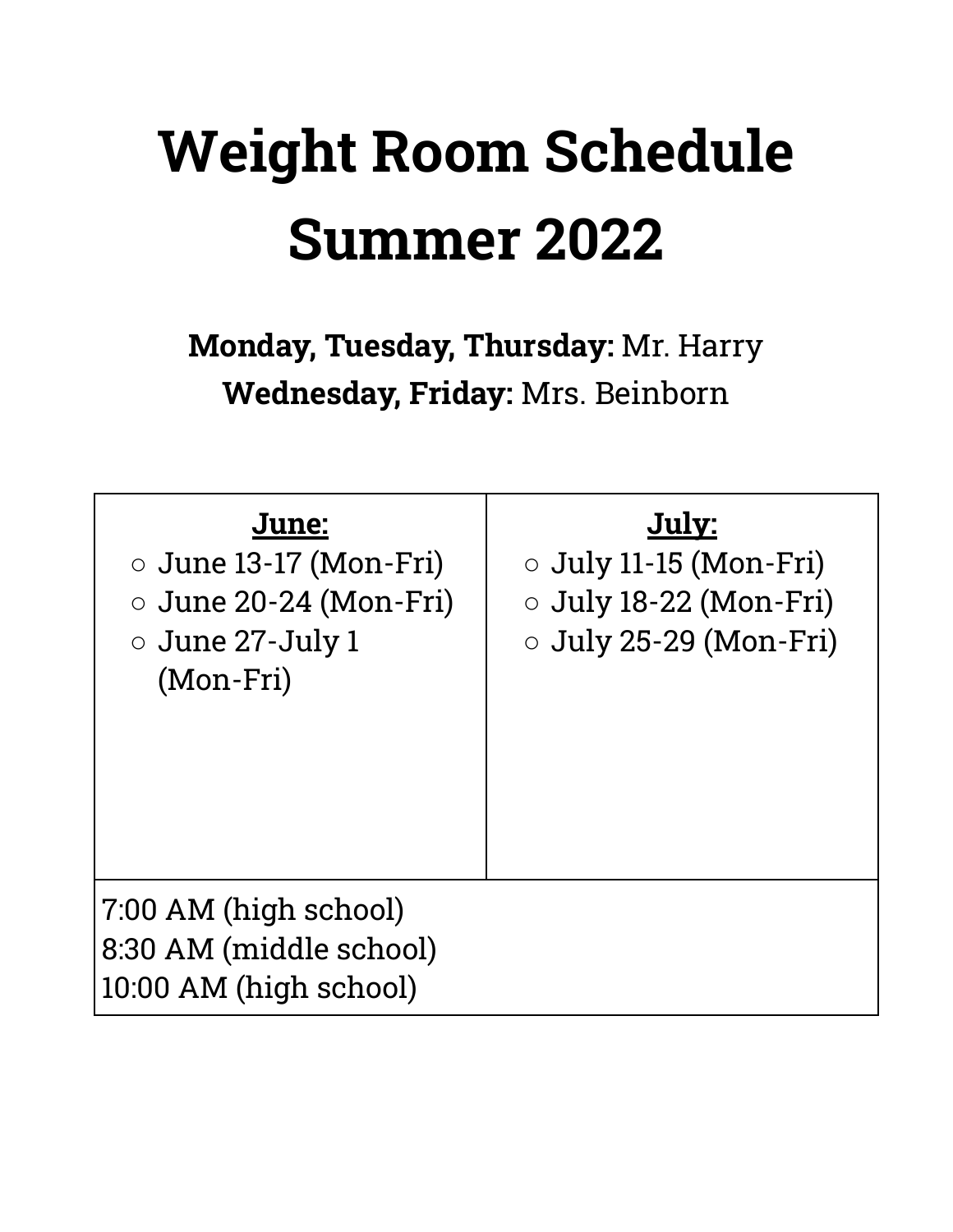# **High School Basketball Camp 2022**

**Coach: Mr. Scherrer**

| Student Name: _______________________________                |                                 |  |  |
|--------------------------------------------------------------|---------------------------------|--|--|
| Parent contact: _________________                            | <b>Phone: _________________</b> |  |  |
| Emergency contact: ________________ Phone: ________________  |                                 |  |  |
| Grade student is <u>currently in</u> (circle one): 8 9 10 11 |                                 |  |  |

Incoming HS and current HS students can join in basketball skills and drills. Students will learn the fundamentals of basketball and sharpen their skills as they work out from 8:00-10:00 am Monday-Friday.

| June:                          | July:                          |
|--------------------------------|--------------------------------|
| $\bullet$ June 6-10 (Mon-Fri)  | • July 5-8 (Tues-Fri)          |
| • June 13-17 (Mon-Fri)         | $\bullet$ July 11-15 (Mon-Fri) |
| $\bullet$ June 20-24 (Mon-Fri) | $\bullet$ July 18-22 (Mon-Fri) |
| • June 27-July 1 (Mon-Fri)     | $\bullet$ July 25-29 (Mon-Fri) |
|                                |                                |

I give my child permission to participate in these activities.

**Parent Signature:**\_\_\_\_\_\_\_\_\_\_\_\_\_\_\_\_\_\_\_\_\_\_\_\_\_\_\_\_\_\_\_\_\_\_\_\_\_\_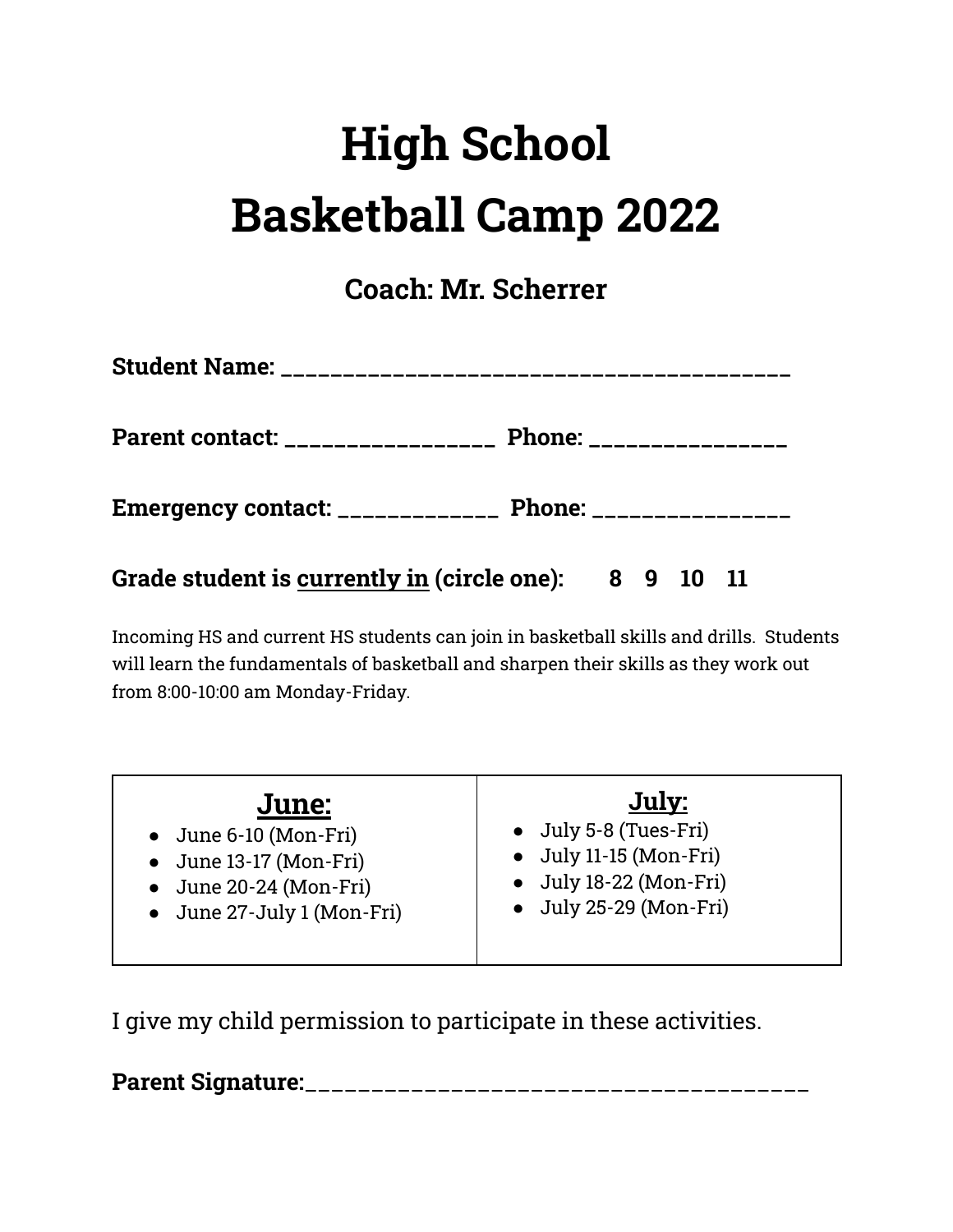### **Tutoring: Reading/Math Review**

**Monday-Thursday** August 1-11 from 8:30-11:30 **Held at Boscobel Middle School**

| Student Name: _____________________________ |  |
|---------------------------------------------|--|
|                                             |  |

**Emergency contact: \_\_\_\_\_\_\_\_\_\_\_\_\_ Phone: \_\_\_\_\_\_\_\_\_\_\_\_\_\_\_\_**

**Grade student is currently in (circle one): 5 6 7 8**

Boscobel Middle School would like to offer small group instruction that targets essential foundational skills for math and/or reading. Our goal is to meet the student's needs and help with supporting transition to the start of the next grade.

**What subject would you like tutoring for?**

\_\_\_\_\_\_\_Reading \_\_\_\_\_\_\_\_Math \_\_\_\_\_\_\_\_Both

#### **Would transportation be needed?**

\_\_\_\_\_\_\_Yes \_\_\_\_\_\_\_\_No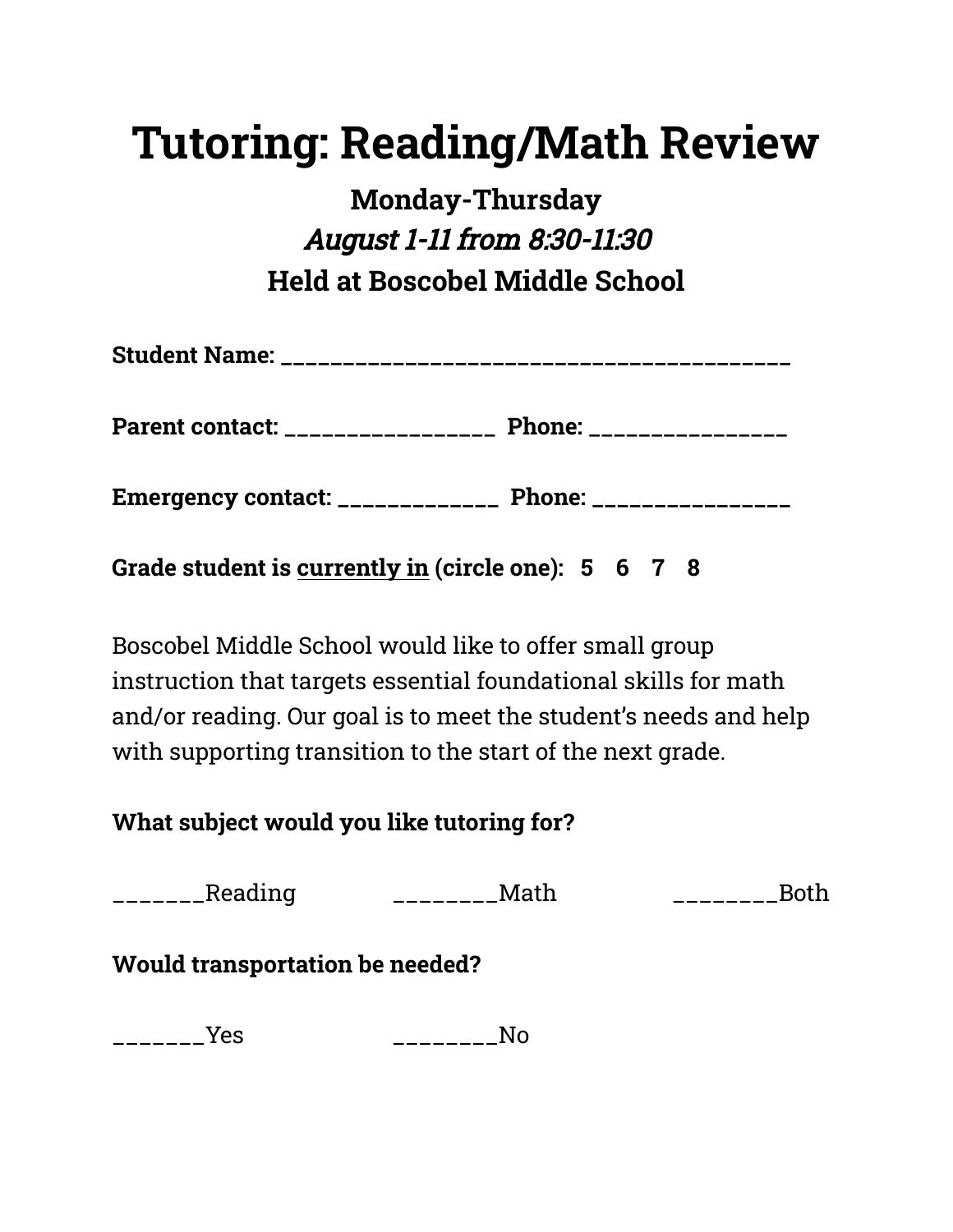#### How will your child get to and from summer school?

\_\_\_\_\_\_\_\_Walk/Bike \_\_\_\_\_\_\_\_\_\_Adult pick up/drop off \_\_\_\_\_\_\_\_\_Bus

#### **BUSING - PLEASE CHECK ONE**

Listed below are the pick-up/drop off times and locations. Please select the one that works best for you. It is your responsibility to get your child to and from the pick-up/drop off locations.

| $\boldsymbol{\mathcal{U}}$ | <b>LOCATION</b>                          | <b>PICK UP</b> | <b>DROP OFF</b> |
|----------------------------|------------------------------------------|----------------|-----------------|
|                            | Mt. Zion Church                          | 7:50           | 12:30           |
|                            | Walnut and Green St.                     | 8:10           | 12:10           |
|                            |                                          |                |                 |
|                            | Hwy 133 and Foster St.                   | 7:55           | 12:25           |
|                            | Cozy Acres - Riverview Ln<br>and Hwy 133 | 8:02           | 12:15           |
|                            | Old Woodman Rd and<br>Dwight St.         | 8:10           | 12:10           |
|                            | Wildwood - Hinman and<br>Warah St.       | 8:17           | 12:05           |

**Child's name:** \_\_\_\_\_\_\_\_\_\_\_\_\_\_\_\_\_\_\_\_\_\_\_\_\_\_\_\_\_\_\_\_\_\_\_\_\_\_

**Parent Signature:** \_\_\_\_\_\_\_\_\_\_\_\_\_\_\_\_\_\_\_\_\_\_\_\_\_\_\_\_\_\_\_\_\_\_\_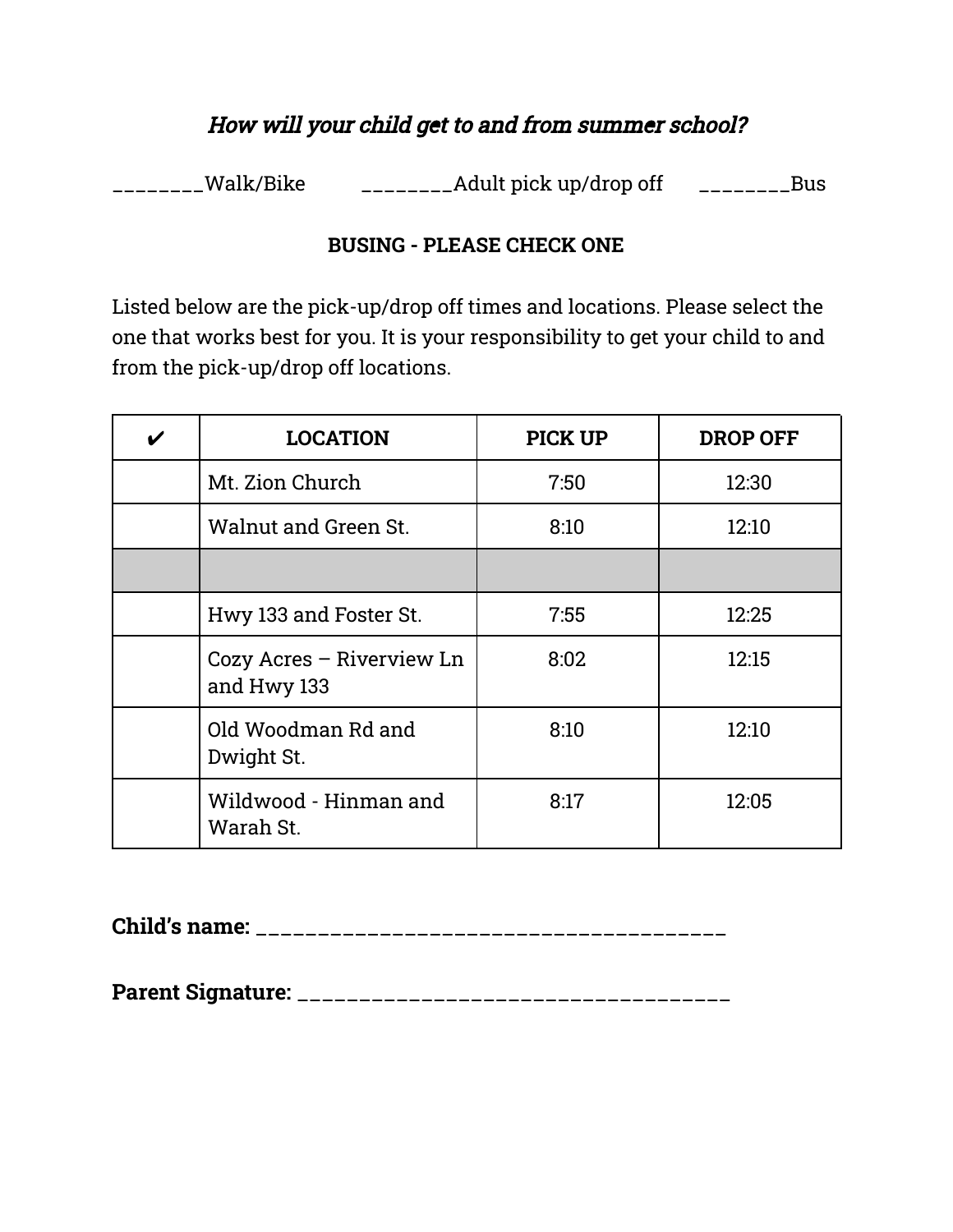### **Credit Recovery**

### **Teacher: Mr. Harry & Mr. Olsson**

| <b>Student Name: ___________________________</b> |                          |
|--------------------------------------------------|--------------------------|
| Parent contact: ________________                 | Phone: _________________ |
| Emergency contact: _____________                 | <b>Phone:</b>            |

**Grade student is currently in (circle one): 9 10 11 12**

Students that are credit deficient can make up credits during the Summer Monday through Friday, 8 am to 3:20 pm. Students are given a half-hour off-campus lunch and breaks throughout the day. Credit recovery will start Monday, June 13th, and go until the end of July. Students will enter through the main entrance by the office. Air-conditioned rooms will be used. If you are interested please contact Mrs. Scallon or Mr. Harry.